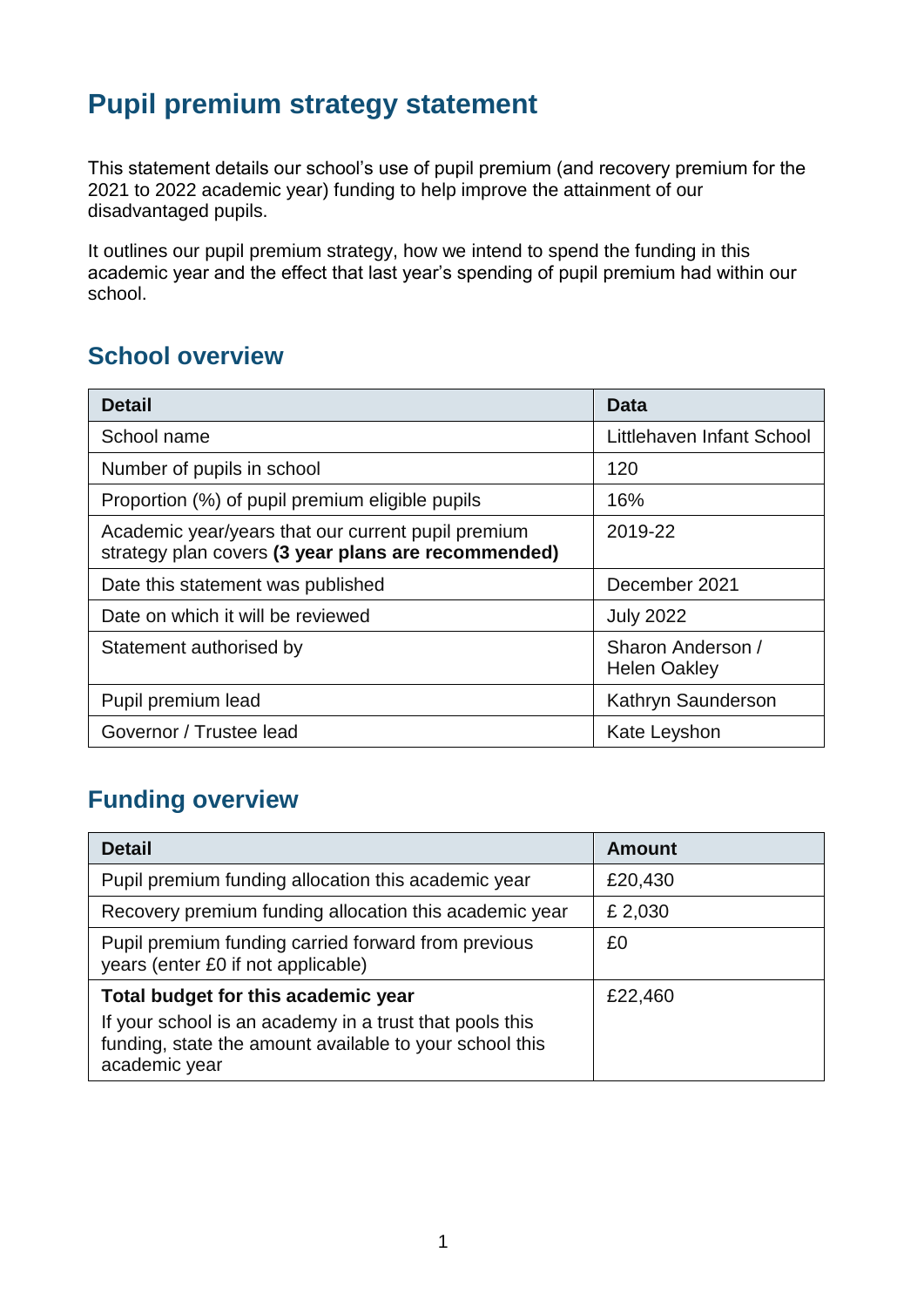# **Part A: Pupil premium strategy plan**

#### **Statement of intent**

Our intention is that all our pupils, irrespective of their background or the challenges they face, make good progress and achieve high attainment across all subject areas. The focus of our pupil premium strategy is to support disadvantaged pupils to achieve that goal, including progress for those who are already high attainers.

We will also consider the challenges faced by vulnerable pupils, such as those who have a social worker and young carers. We also have a number of families who are not disadvantaged but are only just above this threshold. The activity we have outlined in this statement is also intended to support their needs, regardless of whether they are disadvantaged or not.

High-quality teaching is at the heart of our approach, with a focus on areas in which disadvantaged pupils require the most support. This is proven to have the greatest impact on closing the disadvantage attainment gap and at the same time will benefit the non-disadvantaged pupils in our school. Implicit in the intended outcomes detailed below, is the intention that non-disadvantaged pupils' attainment will be sustained and improved alongside progress for their disadvantaged peers.

Our strategy is also integral to wider school plans for education recovery, notably in its targeted support through the School-based Tutoring Programme for pupils whose education has been worst affected, including non-disadvantaged pupils.

Our approach will be responsive to common challenges and individual needs, rooted in robust diagnostic assessment, not assumptions about the impact of disadvantage. The approaches we have adopted complement each other to help pupils excel. To ensure they are effective we will:

- ensure disadvantaged pupils are challenged in the work that they're set
- act early to intervene at the point need is identified
- adopt a whole school approach in which all staff take responsibility for disadvantaged pupils' outcomes and raise expectations of what they can achieve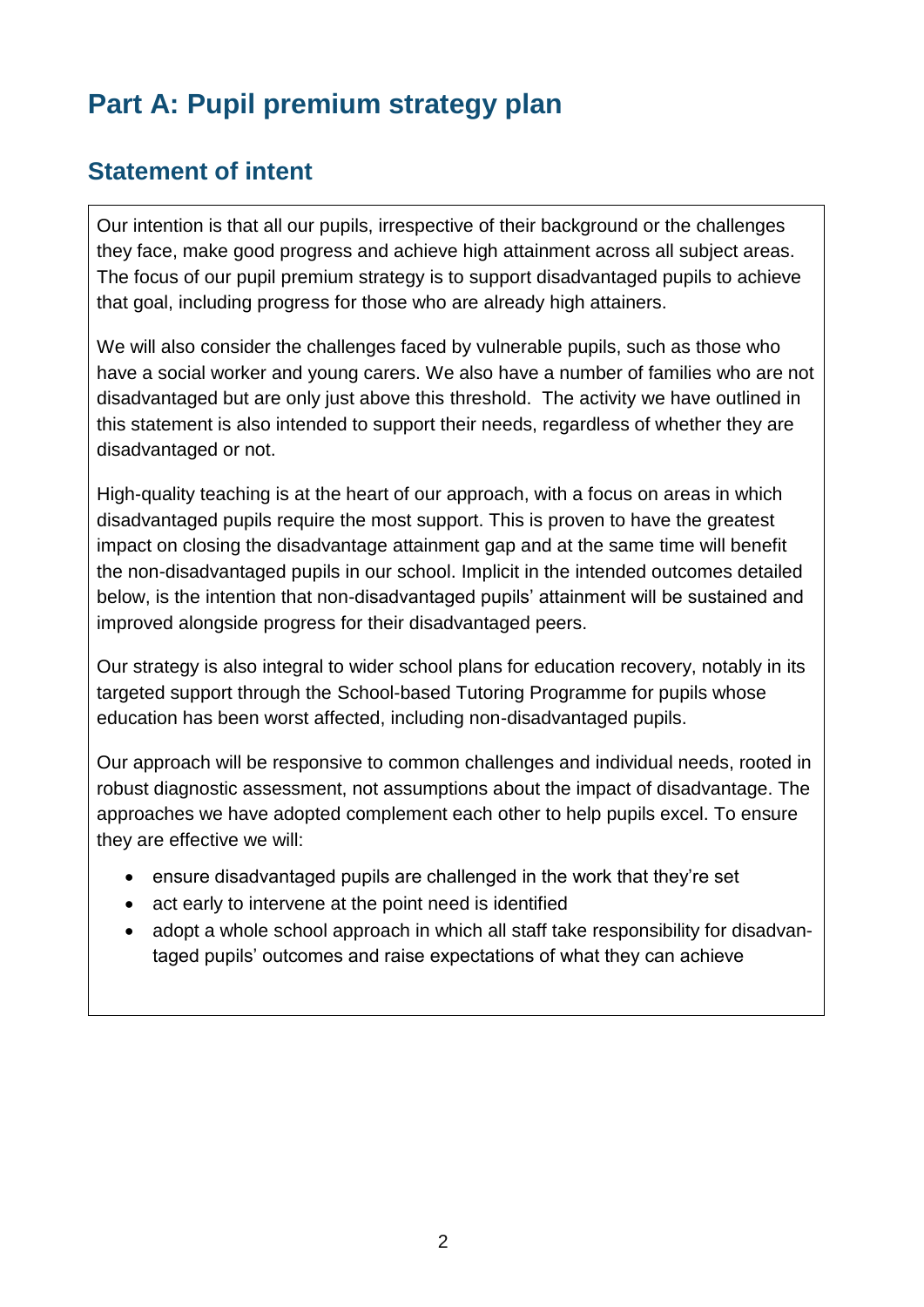# **Challenges**

This details the key challenges to achievement that we have identified among our disadvantaged pupils.

| <b>Challenge</b><br>number | <b>Detail of challenge</b>                                                                                                                                                                                                                                                                                                              |
|----------------------------|-----------------------------------------------------------------------------------------------------------------------------------------------------------------------------------------------------------------------------------------------------------------------------------------------------------------------------------------|
| $\mathbf 1$                | Internal assessments show that disadvantaged pupils have greater<br>difficulties with reading fluency than their peers. This negatively impacts<br>on their development as readers.                                                                                                                                                     |
| $\overline{2}$             | Assessments, observations and discussions with class teachers have<br>identified that vocabulary skills are underdeveloped on entry into<br>Reception and throughout KS1 but in particular with our disadvantaged<br>pupils.                                                                                                            |
| 3                          | Our assessments and observations indicate that the education and well-<br>being of many of our disadvantaged pupils have been impacted by par-<br>tial school closures to a greater extent than for other pupils. These find-<br>ings are supported by national studies.                                                                |
|                            | This has resulted in significant knowledge gaps leading to pupils falling<br>further behind age-related expectations, especially in reading and<br>maths.                                                                                                                                                                               |
| 4                          | Our assessments (including wellbeing surveys), observations and dis-<br>cussions with pupils and families have identified social and emotional is-<br>sues for many pupils and a lack of enrichment opportunities during<br>school closure. These challenges particularly affect disadvantaged pu-<br>pils, including their attainment. |
|                            | Teacher referrals for support have markedly increased during the<br>pandemic. 20 pupils (6 of whom are disadvantaged) currently require<br>additional support with social and emotional needs.                                                                                                                                          |
| 5                          | Our attendance data over the last year indicates that attendance among<br>disadvantaged pupils has been between 4% lower than for non-disad-<br>vantaged pupils.                                                                                                                                                                        |
|                            | Our assessments and observations indicate that absenteeism is<br>negatively impacting disadvantaged pupils' progress.                                                                                                                                                                                                                   |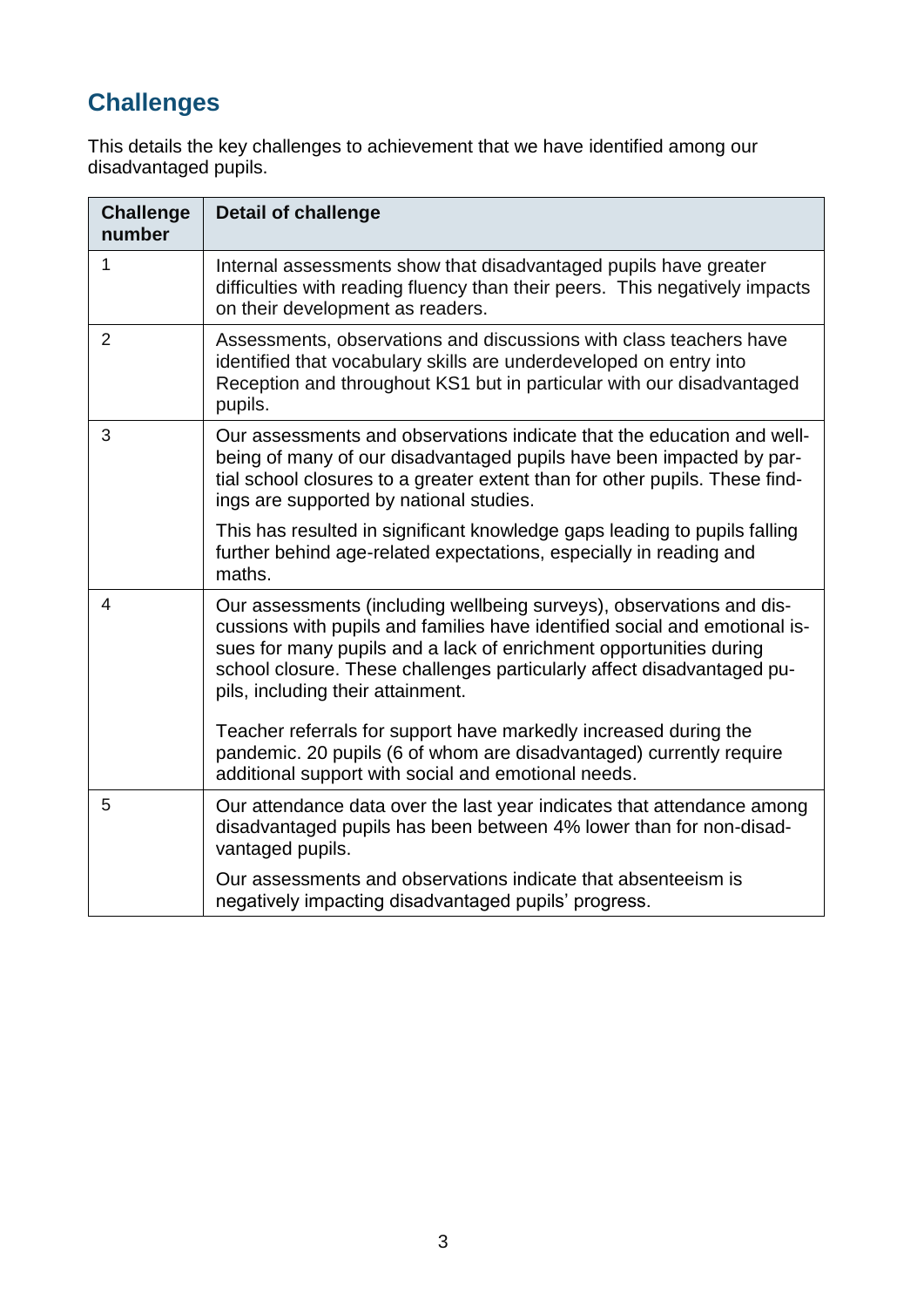## **Intended outcomes**

This explains the outcomes we are aiming for **by the end of our current strategy plan**, and how we will measure whether they have been achieved.

| <b>Intended outcome</b>                                                                                                                                                                             | <b>Success criteria</b>                                                                                                                           |
|-----------------------------------------------------------------------------------------------------------------------------------------------------------------------------------------------------|---------------------------------------------------------------------------------------------------------------------------------------------------|
| To raise the attainment and progress of<br>disadvantaged children in Maths to<br>ensure 100% of these children make at<br>least expected progress.                                                  | Internal tracking data will show that all<br>disadvantaged children are making at<br>least expected progress in Maths.                            |
| To increase the vocabulary of the children<br>to support their progress in reading and<br>writing. The school aims to ensure 100%<br>of children make expected progress in<br>reading and writing.  | Internal tracking data will show that all<br>disadvantaged children are making at<br>least expected progress in Reading and<br>Writing.           |
| To continue to improve the attendance of<br>Pupil Premium children so that it is in line<br>with the attendance of all children (2018-<br>2019: All children: 97%, Pupil Premium<br>children: 95%). | Attendance for disadvantaged children<br>will be in line with all children                                                                        |
| To ensure our children describe and<br>experience our learning environment as<br>safe, trusting and positive, with pupil well-<br>being at the centre of all we do.                                 | Pupil and parent surveys will how that<br>they feel their experience at school and<br>our learning environment is safe, trusting<br>and positive. |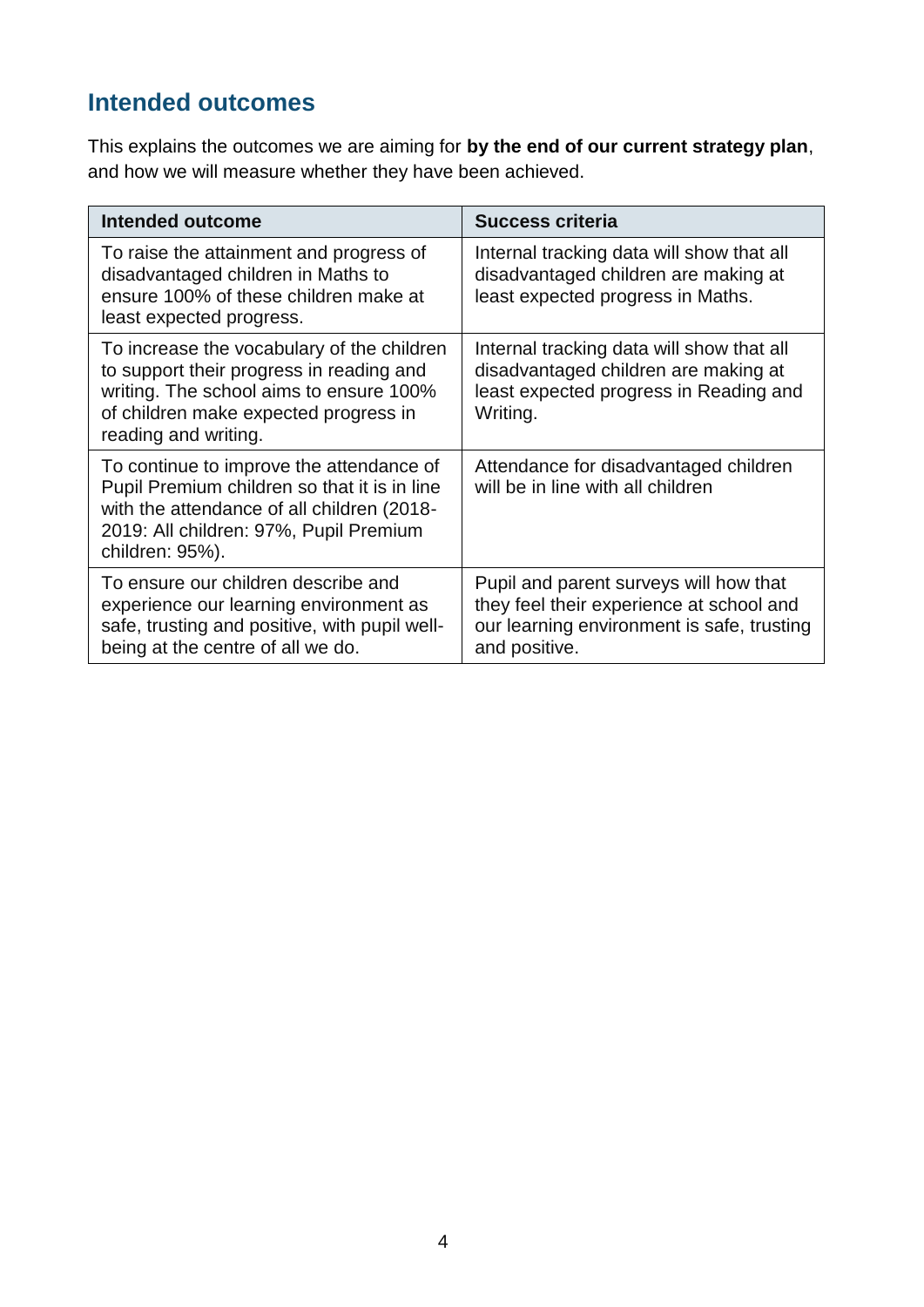## **Activity in this academic year**

This details how we intend to spend our pupil premium (and recovery premium funding) **this academic year** to address the challenges listed above.

### **Teaching (for example, CPD, recruitment and retention)**

Budgeted cost: £ *7,411*

| <b>Activity</b>                                                                                                                                                                                                                                                                                                                                                                           | Evidence that supports this approach                                                                                                                                                                                                                                                                                                                             | <b>Challenge</b><br>number(s)<br>addressed |
|-------------------------------------------------------------------------------------------------------------------------------------------------------------------------------------------------------------------------------------------------------------------------------------------------------------------------------------------------------------------------------------------|------------------------------------------------------------------------------------------------------------------------------------------------------------------------------------------------------------------------------------------------------------------------------------------------------------------------------------------------------------------|--------------------------------------------|
| Develop an instructional<br>coaching approach to<br>CPD to allow all staff to<br>reflect on their practice<br>and to enhance their<br>quality first teaching skills                                                                                                                                                                                                                       | There is strong evidence that staff CPD that is<br>personalised and focused on the improvement<br>of mechanisms allows all staff to develop the<br>effectiveness of quality first teaching<br>https://www.instructionalcoaching.com/research/                                                                                                                    | 1,2,3                                      |
| Purchase standardised<br>tests to allow for<br>diagnosis and gap<br>analysis.<br>Time for staff to interpret<br>the information provided<br>and plan accordingly                                                                                                                                                                                                                          | Standardised tests can provide reliable<br>insights into the specific strengths and<br>weaknesses of each pupil to help ensure they<br>receive the correct additional support through<br>interventions or teacher instruction:<br><b>Standardised tests   Assessing and Monitoring</b><br><b>Pupil Progress   Education Endowment</b><br><b>Foundation   EEF</b> | 1,2,3                                      |
| <b>Enhance our Maths</b><br>teaching and approach by<br>taking part in the Sussex<br>Maths hub Teaching<br>Mastery working group<br>and reviewing and<br>planning to implement the<br><b>NCETM</b> curriculum<br>prioritisation documents.<br>Ensure there is sufficient<br>time for Maths Lead to be<br>part of the working group<br>and to deliver staff<br>training and support to the | The DfE non-statutory guidance has been pro-<br>duced in conjunction with the National Centre<br>for Excellence in the Teaching of Mathemat-<br>ics, drawing on evidence-based approaches:<br>Maths_guidance_KS_1_and_2.pdf (publish-<br>ing.service.gov.uk)                                                                                                     | 3                                          |
| rest of the school.<br>Use Wellcomms and<br>Narrative therapy to<br>provide specific language<br>support for identified<br>children to allow them to<br>build their language and<br>vocabulary skills.                                                                                                                                                                                    | There is a strong evidence base that suggests<br>oral language interventions, including dialogic<br>activities such as high-quality classroom dis-<br>cussion, are inexpensive to implement with<br>high impacts on reading:<br>Oral language interventions   Toolkit Strand  <br><b>Education Endowment Foundation   EEF</b>                                    | 1,2                                        |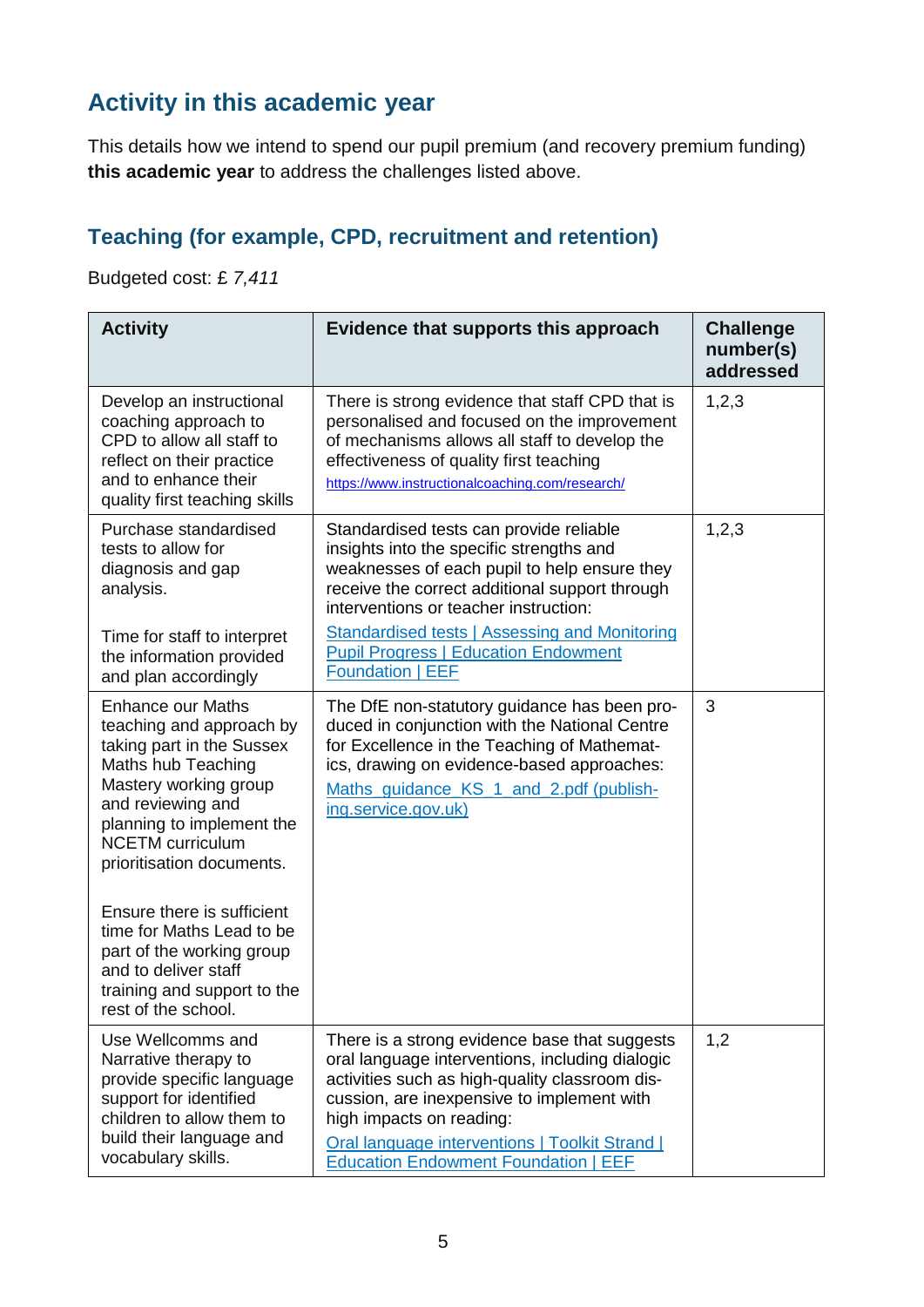| Phonics approaches have a strong<br>evidence base that indicates a positive<br>impact on the accuracy of word reading<br>(though not necessarily comprehension),<br>particularly for disadvantaged pupils:<br><b>Phonics   Toolkit Strand   Education En-</b> |                          |
|---------------------------------------------------------------------------------------------------------------------------------------------------------------------------------------------------------------------------------------------------------------|--------------------------|
|                                                                                                                                                                                                                                                               |                          |
|                                                                                                                                                                                                                                                               | dowment Foundation   EEF |

#### **Targeted academic support (for example, tutoring, one-to-one support structured interventions)**

Budgeted cost: £ *7,842.50*

| <b>Activity</b>                                                                                                                                                                                                                                                                                    | <b>Evidence that supports this</b><br>approach                                                                                                                                                                                                                                              | <b>Challenge</b><br>number(s)<br>addressed |
|----------------------------------------------------------------------------------------------------------------------------------------------------------------------------------------------------------------------------------------------------------------------------------------------------|---------------------------------------------------------------------------------------------------------------------------------------------------------------------------------------------------------------------------------------------------------------------------------------------|--------------------------------------------|
| Use the FFT Lightening<br>Squad tutoring for<br>children whose reading<br>fluency is below age<br>expectations                                                                                                                                                                                     | Research shows that tutoring in small<br>groups allows for tutoring to be targeted<br>specifically at their needs and allows<br>them to make rapid progress from their<br>starting points.<br><b>Small group tuition   Toolkit Strand  </b>                                                 | 1                                          |
|                                                                                                                                                                                                                                                                                                    | <b>Education Endowment Foundation</b><br><b>EEF</b>                                                                                                                                                                                                                                         |                                            |
| Use in-school tutoring<br>to target the specific<br>needs of our<br>disadvantaged children<br>in small groups. Focus<br>will be on reading,<br>writing or maths<br>depending on the<br>child's specific<br>weaknesses. This will<br>include children who<br>are on track or are high<br>attainers. | Research shows that tutoring in small<br>groups allows for tutoring to be targeted<br>specifically at their needs and allows<br>them to make rapid progress from their<br>starting points.<br><b>Small group tuition   Toolkit Strand  </b><br><b>Education Endowment Foundation</b><br>EEF | 1,2,3                                      |
| Additional phonic<br>interventions for<br>children who have<br>fallen behind their peers<br>with their understanding<br>of phonics both for<br>reading and for writing.                                                                                                                            | Phonics approaches have a strong<br>evidence base indicating a positive<br>impact on pupils, particularly from<br>disadvantaged backgrounds.<br><b>Phonics   Toolkit Strand   Education</b><br><b>Endowment Foundation   EEF</b>                                                            | 1,3                                        |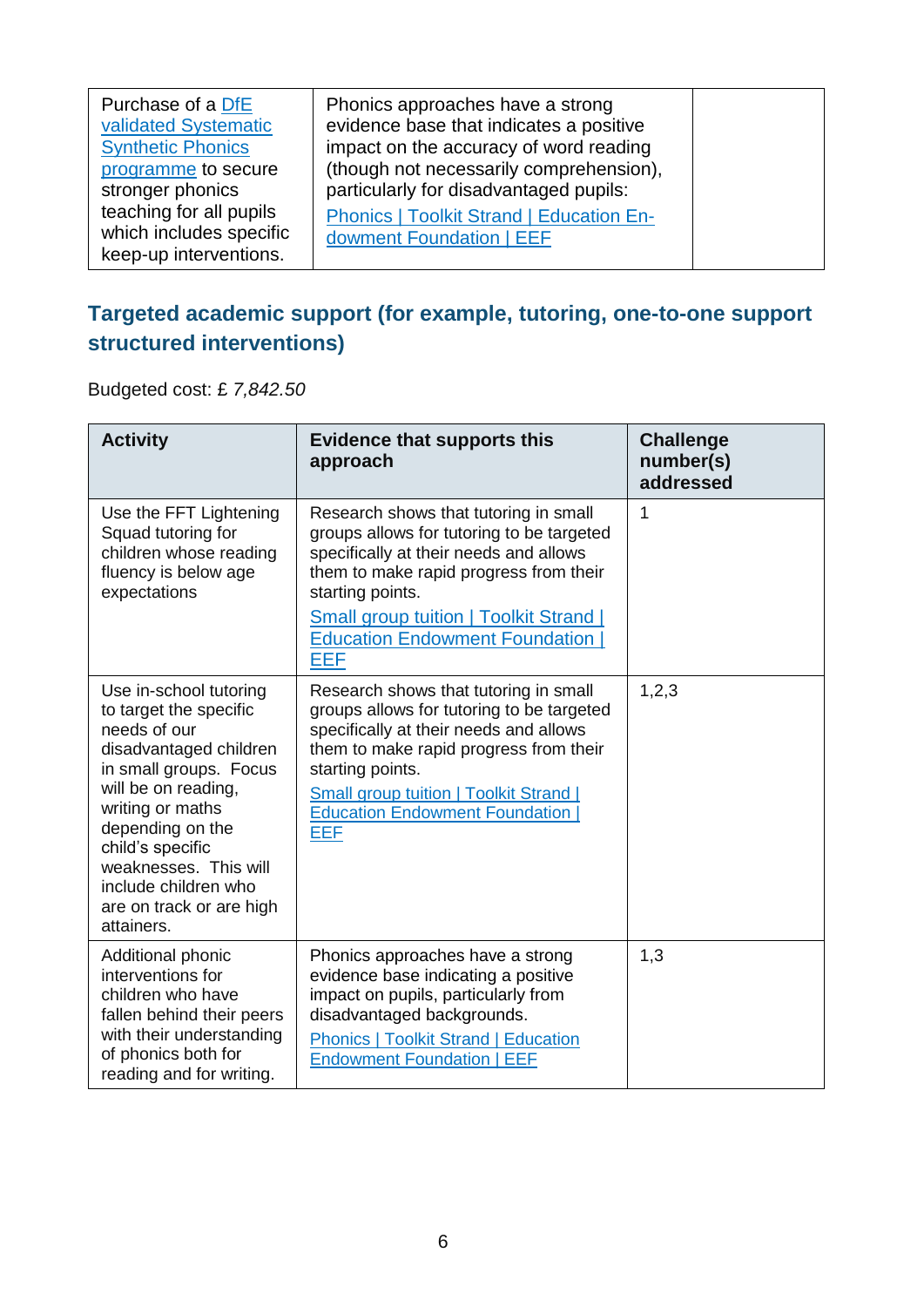### **Wider strategies (for example, related to attendance, behaviour, wellbeing)**

Budgeted cost: £ *7,487*

| <b>Activity</b>                                                                                                                                                                                                                                                   | Evidence that supports this approach                                                                                                                                                                                                                                                                                  | <b>Challenge</b><br>number(s)<br>addressed |
|-------------------------------------------------------------------------------------------------------------------------------------------------------------------------------------------------------------------------------------------------------------------|-----------------------------------------------------------------------------------------------------------------------------------------------------------------------------------------------------------------------------------------------------------------------------------------------------------------------|--------------------------------------------|
| Provide a Learning<br>Mentor in school to<br>provide additional<br>support in school for<br>those<br>disadvantaged<br>children who are<br>experiencing<br>additional worries or<br>concerns that are<br>preventing them<br>from fully accessing<br>the classroom. | Evidence shows that social and emotional<br>learning is important to the improvement of<br>outcomes in school and in later life.<br><b>EEF</b> Social and Emotional Learning.pdf<br>(educationendowmentfoundation.org.uk)                                                                                             | $\overline{4}$                             |
| Develop our outdoor<br>learning provision<br>so that all children<br>have the opportunity<br>to challenge<br>themselves and<br>take calculated risks<br>in the outdoor<br>environment                                                                             | Evidence shows that having the opportunity to<br>learn outdoors develops children's confidence,<br>social skills, communication, motivation etc. which<br>can be built upon within the classroom.<br>https://www.forestresearch.gov.uk/research/forest-<br>schools-impact-on-young-children-in-england-and-<br>wales/ | 3,4                                        |
| Subscribe to the<br>locality membership<br>to Spurgeons<br>Children's Charity<br>which provides 1:1<br>counselling<br>sessions for<br>identified children                                                                                                         | Evidence shows that social and emotional<br>learning is important to the improvement of<br>outcomes in school and in later life.<br><b>EEF</b> Social and Emotional Learning.pdf<br>(educationendowmentfoundation.org.uk)                                                                                             | 4                                          |
| Support for<br>disadvantaged<br>children to access<br>all areas of the<br>wider curriculum in<br>school (clubs, trips,<br>visitors, residentials)                                                                                                                 | We know that many of our disadvantaged families<br>do not have access to the range of experiences<br>available to their peers and this can be seen in<br>their reduced vocabulary and experience.                                                                                                                     | 2,4                                        |
| Contingency fund to<br>provide immediate<br>support to families<br>in need.                                                                                                                                                                                       | Historically, we have had families whose acute<br>needs have not yet been identified but how need<br>specific support                                                                                                                                                                                                 |                                            |

# **Total budgeted cost: £** *22,740*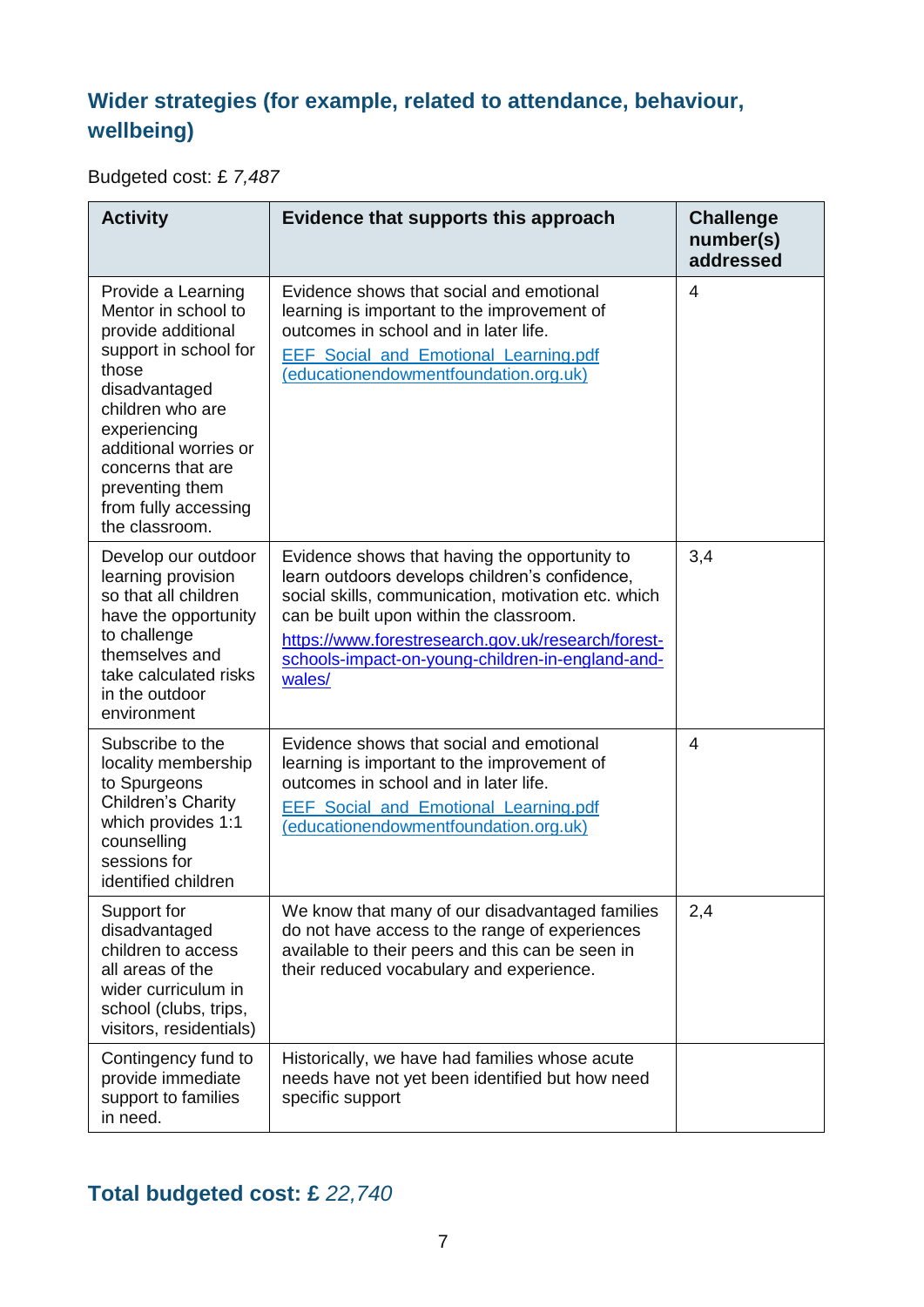# **Part B: Review of outcomes in the previous academic year**

#### **Pupil premium strategy outcomes**

This details the impact that our pupil premium activity had on pupils in the 2020 to 2021 academic year.

Our internal assessments during 2020/21 suggested that the performance of disadvantaged pupils was lower than in previous years in key areas of the curriculum and continued to be below that of non-disadvantaged children..

Our assessment of the reasons for these outcomes points primarily to Covid-19 impact, which disrupted all our subject areas to varying degrees. As evidenced in schools across the country, school closure was most detrimental to our disadvantaged pupils, and they were not able to benefit from our pupil premium funded improvements to teaching and targeted interventions to the degree we had intended. The impact was mitigated by our resolution to maintain a high quality curriculum, including during periods of partial closure, which was aided by use of online resources and the use of Google Classrooms which allowed teachers to meet with their classes regularly, talk about expectations and to continue to read class novels. Google Classrooms also allowed children to submit completed work and to receive feedback on it. Issues with connectivity and engagement continued for many of our disadvantaged children. We tried to mitigate this by offering places in school during lockdowns to as many of these children as possible.

Attendance for both disadvantaged and non-disadvantaged children was lower than in previous years. The gap between the two has not narrowed this year. This will continue to be a focus for us this year.

Our assessments and observations indicated that pupil behaviour, wellbeing and mental health were significantly impacted last year, primarily due to COVID-19-related issues. The impact was particularly acute for disadvantaged pupils. We used pupil premium funding to provide wellbeing support for all pupils, and targeted interventions where required. We are building on that approach with the activities detailed in this plan.

### **Externally provided programmes**

*Please include the names of any non-DfE programmes that you purchased in the previous academic year. This will help the Department for Education identify which ones are popular in England*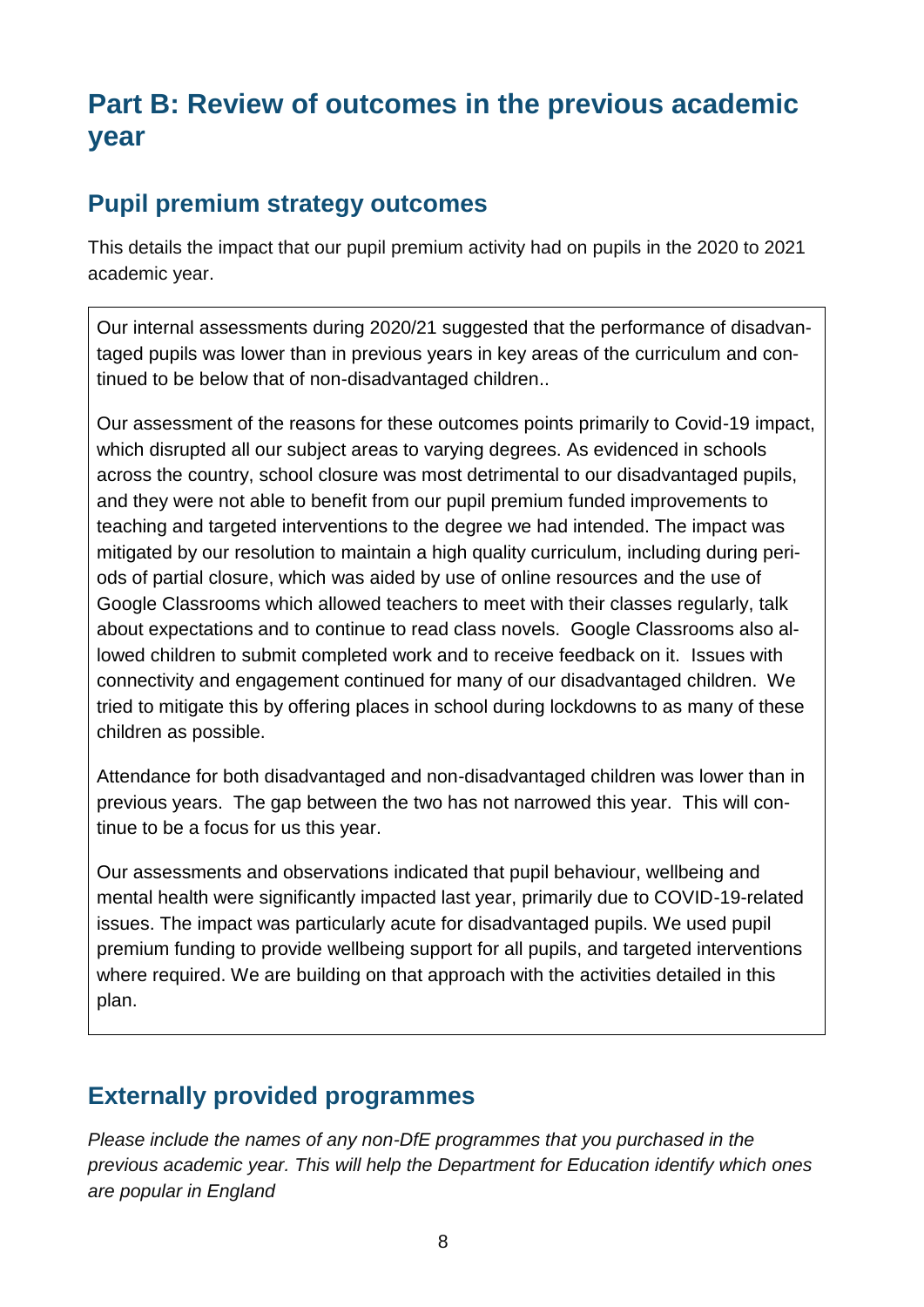| Programme | <b>Provider</b> |
|-----------|-----------------|
| Wellcoms  | Wellcoms        |
|           |                 |

# **Service pupil premium funding (optional)**

*For schools that receive this funding, you may wish to provide the following information:* 

| <b>Measure</b>                                                                    | <b>Details</b>                                                                                                          |
|-----------------------------------------------------------------------------------|-------------------------------------------------------------------------------------------------------------------------|
| How did you spend your service pupil<br>premium allocation last academic year?    | $N/A - as$ it received for one pupil only it<br>is incorporated within our premium so it<br>doesn't identify the child. |
| What was the impact of that spending on<br>service pupil premium eligible pupils? | N/A                                                                                                                     |